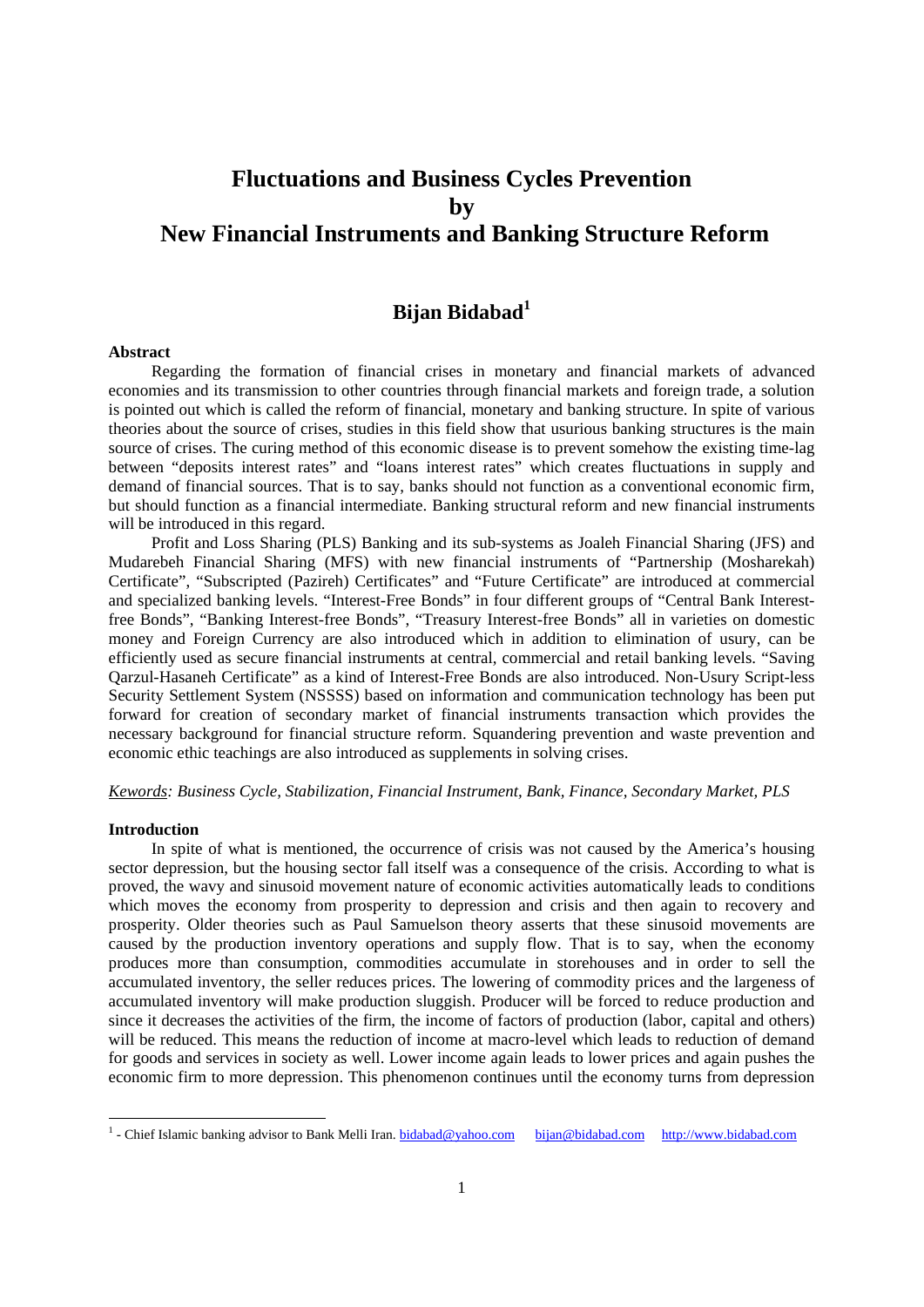to crisis. Practically at this stage the cycle comes to a dead-stop and production stops, because prices can't decrease any more. This creates production incentive (because of supply scarcity and price increase) and income increase of factors of production and demand and prices the economy again moves towards recovery and reaches prosperity and the economy reaches the beginning situation of the cycle. After a while, depression starts again and a new cycle starts.

This phenomenon is the result of the nature of human beings' behavior. That is to say, the nature of people creates this behavior. Since human being is greedy in consumption and when he is rich, squanders a lot, but limited resources prevents him from continuous squandering and greed. Therefore, economic prosperity stops, because resources do not increase to economic activities of the people proportionally. That is to say, the scarcities of resources increase their prices and reduces profit margin which is the start of depression and the beginning of the turning towards the lower segment of the business cycle.

#### **Crisis**

Review of economic variables of Unites States of America and other industrial nations through the last four decades shows that the behavior manner of financial markets and international commerce spreads crisis from sector to sector and from country to country. Usually crises start in advanced economies and transmit to other countries. Since 1960s, USA faced current account deficit, while the country increased its budget deficit to stimulate the economy which led to twin deficits. Since the middle of 1960s until the beginning of 1980s, money supply in USA and most other advanced economies increased more than 10 percent per year which pushed the inflation rate up from the beginning of 1970s and the economy of some other countries such as United Kingdom faced stagflation<sup>2</sup>. Meanwhile, the fight between Arabs and Israel started and oil price increased. Some economists believed that the depression of western countries including US was because of oil price increase that increased production markup cost. The beginning of 1980 decade crisis in US was also coincided with oil price increase and by applying deregulation policy in financial markets and the expansion of derivative transactions, and liberation of Saving and Loan Associations activities caused their bankruptcy and depositors drew back their deposits and invested in stock exchange and derivatives markets. Interest rate increase had a destructive effect on Saving and Loan institutes and caused this crisis to prolong until 1990. There was again a new crisis in US and Europe in 1990 which was also coincided with oil price increase and second Persian Gulf War which was the trail of hard stock exchange collapse in Black Monday of 1987 which was controlled by Federal Reserve money injection. In 1992, the US economy moved from depression into prosperity which lasted until 1999. The arrival of new internet innovations caused the flourishing of stocks of internet companies and financial activities on the stocks increased so much that the available assets of this market faced price bubble. This bubble which was called "Dotcom" bubble burst in 1999. The collapse of Dotcom market at the end of 1999 pushed US economy into a new recession which lasted until 2001. But this recession was not accompanied by oil price increase. The nine eleven attack faced the depressed economy with a new shock. Federal Reserve encountered this depression by increasing money supply. Interest rates were decreased and transactions on real goods such as oil and wheat were changed into financial paper transactions which were accompanied with debt crisis. This was because the most transactions were for speculation and not for real goods transactions. By interest rate decrease, debt transaction started and intermediaries discounted high interest rate loans and replaced them with low interest rate loans. The amount of loans was increased and loan was offered even to credit less borrowers with over-priced collaterals. Speculators turned to paper transactions, the results of which were manifested in late 2007. Housing stock market collapsed first and pulled down the value of the stocks based upon the value of collaterals and banks and financial institutes faced bankruptcy. Investors' market confidence vanished and they turned to real commodity markets. Simultaneously, the atomic quarrel of Iran with western countries increased the oil price growth rate followed by more increase in other bourse commodity prices. The US attack to Iraq and its continuous presence in that country together with special conditions of oil supply and demand, and capital flight from stock markets and their movement toward

 2 - Of course, more than others, the UK stagflation was due to the economic effects of her colonies freedom.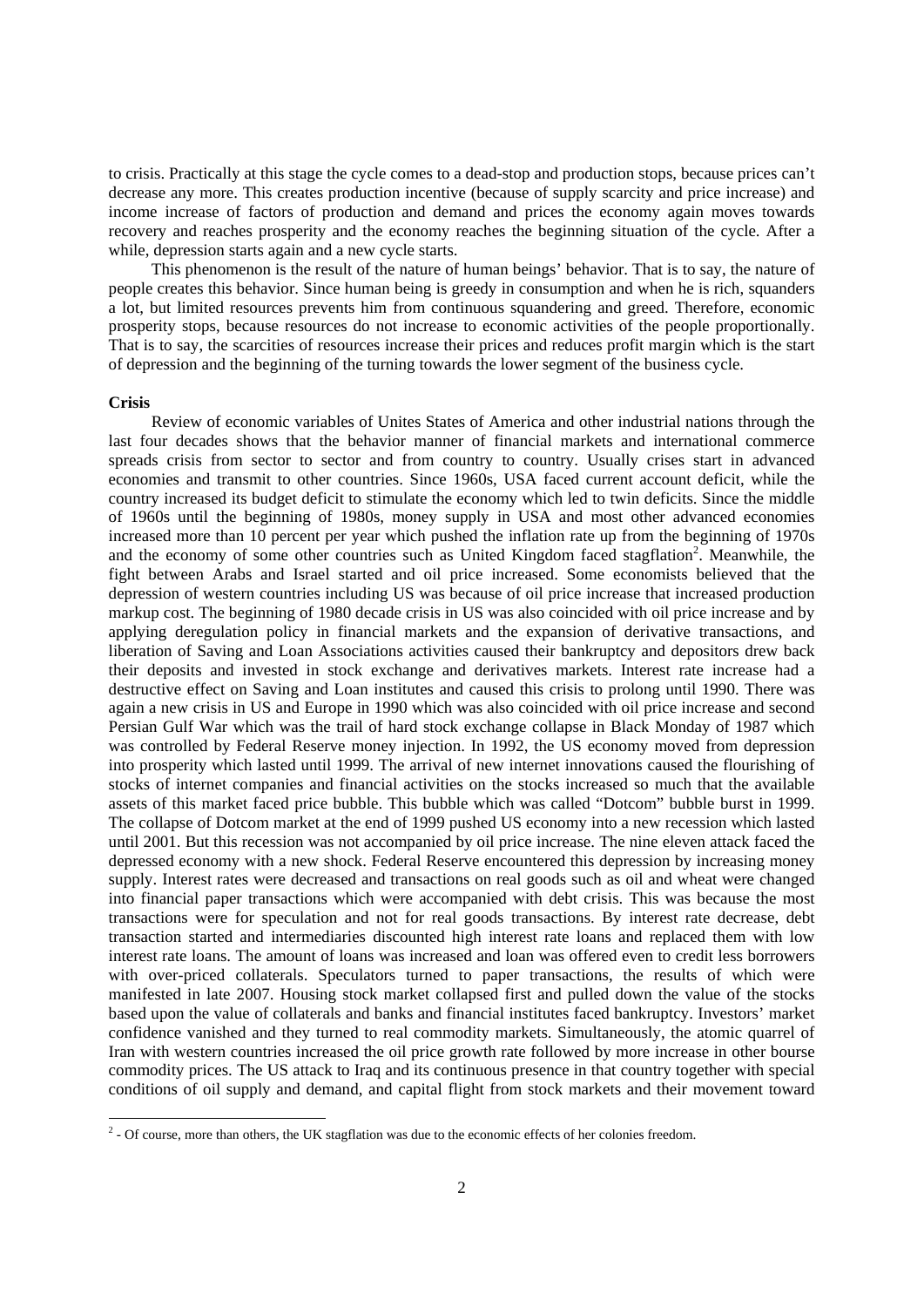the gold and oil markets, increased oil prices around \$150 per barrel and the price of other goods in burses had also such an increase. Depression symptoms were not manifested, because oil demand in China, India and other emerging economies and OECD countries had not decreased. But after a while, oil demand of OECD countries decreased and by money injection of Federal Reserve of United States of America, investors' confidence were revived and capital moved from these two markets to other capital markets. Oil price decreased to about \$40 per barrel and gold price collapsed too. After a while, investors felt that the economy has been stabilized and from other hand, another economic giant (China) entered international scene which had high rate of growth together with India, Brasilia, Turkey, Argentina and other similar countries with high growth rate created a new power in the globe scene which decreased the stability and importance of America and Europe in the global economy. The weakening of the role of United States of America in global economy was exacerbated by crisis in Iraq and Afghanistan, while the relations of China and India with middle-east countries were expanded. Meanwhile, the Russia economy revived because it had changed into one of the largest oil and gas exporting countries and gained a major share in Europe energy market. The gas flow cut of Russia to Europe at the peak of cold winter demonstrated the new power balance to western countries. Many advanced countries were more than before worried about the oil market developments and the high level of dependency of western countries, China and India to Middle East became more obvious and was forecasted that OPEC which is a cartel of 12 oil producing and exporting countries, will soon dominate the oil market.

These developments strengthened the idea that the market is uptrend and the global demand is improving beyond expectation. This issue will widen the gap between oil producers and consumers and the overcome of paper market (speculation) over oil market is forecasted and the oil market risk and its global supply can have a destroying effect if there are no solid regulations on oil financial paper transactions. The quick price change of oil prices in derivative markets outside the bourse, where transactions have been more than physical supply and demand transaction facts, can exacerbate the conditions. America and Europe economic developments are so that they can also have quick effects on oil price and will increase it. If US trade deficit with its trade partners, especially with China reduces, we can expect the down pressure on dollar will be reduced which leads to lower oil price. But it is not expected that the US twin deficit will decrease in near future. Therefore, we should expect dollar devaluation and oil price increase which gained \$100 per barrel in 2011. Oil consumption in emerging economies is increasing and has increasing pressure on oil price. On the other hand, economic conditions in some European economies are not welcoming and crisis is transmitting from a country to another in Euro Zone and we can expect higher oil prices and the continuation of global economy crisis. Although oil price increase can be regarded as a sign of economic growth and entrance to recovery and prosperity, but oil price increase expectation which increases oil prices does not reveal this sign but it is regarded as a higher risk of the economies in future. In other words, the oil price increase based upon physical increase of oil demand can be regarded as a sign of recovery and not the oil price increase caused by financial oil paper transactions and speculations.

Economic variables of the last decade bring the grate crisis of the 1920s to the mind. The severe oil and grains price increase and successive draughts and unexpected ecological and meteorological events have also exacerbated the problem. Similar conditions were seen in 1920s. During that decade interest rate was also down but in spite of low interest rates, the economic condition didn't allow to allocate enough investment in production. The Keynesian quarrel with classic economists can be explained on this subject. Keynes believed that when the economy is in liquidity trap, or saving and investment are not coordinated, it will be necessary to have a negative interest rate to obtain equilibrium in money market. It is not possible to use monetary policy in this condition because interest rate is so low that cannot be lowered any more. Essentially, liquidity trap occurs when there is a poor relation between interest rate and the rate of return in real sector economy. That is to say, regardless of rate of return of investment, interest rate goes down. One of the reasons for this condition is risk acceleration of investment which decreases the net return of investment. The point is: if it was possible to have negative interest rate which is not practically possible, monetary policy could remove crisis. Therefore, fiscal policies are prescribed for crisis removal which has been applied in G20 group by injecting trillions of dollars. Practically, this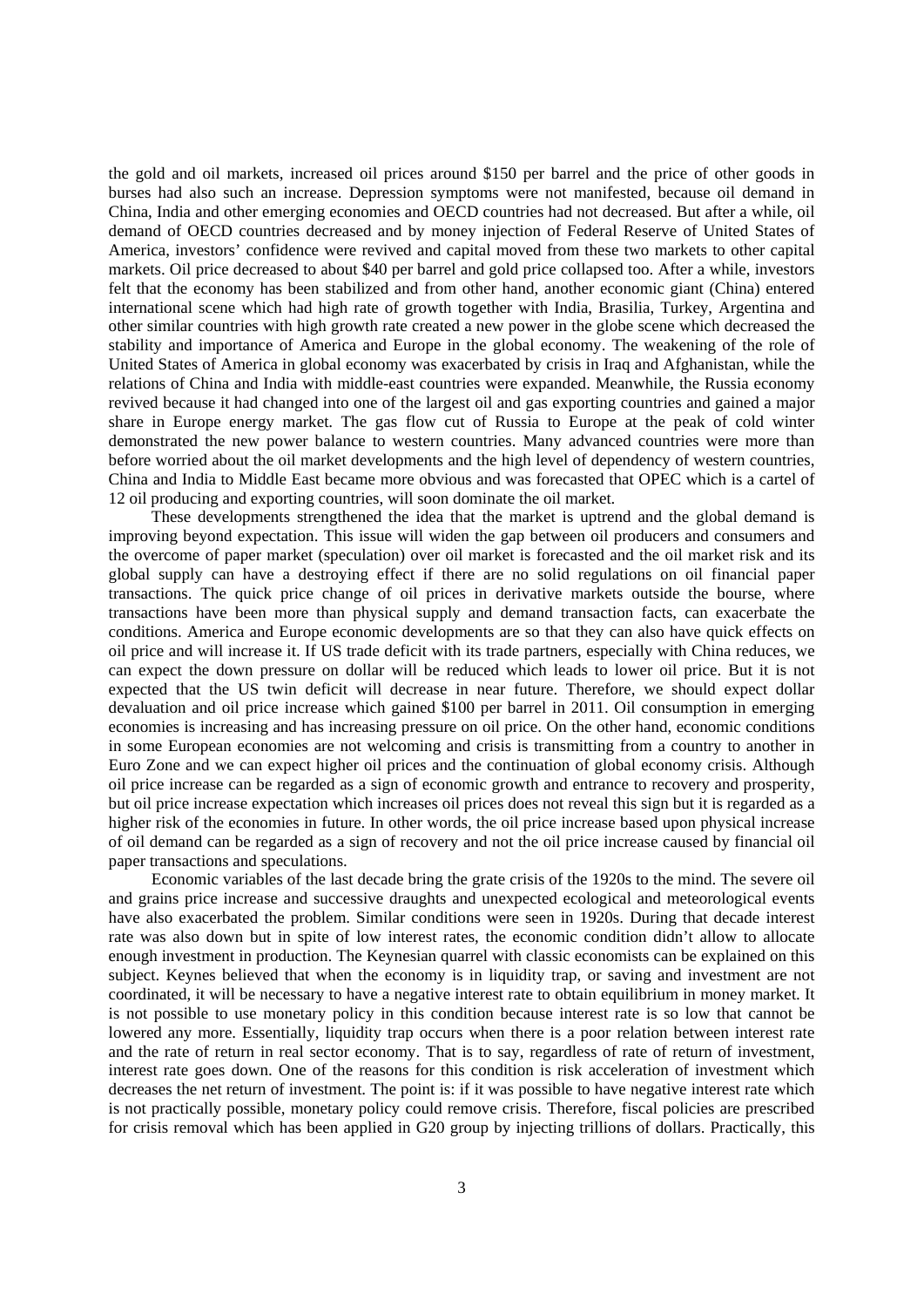method moves out the economy from crisis but this takes 5 to 10 years to adjust the natural economic powers and move towards prosperity.

#### **Removal of crises by money market reform**

The basic solution of crises which has been neglected by economists is money market reform. Studies<sup>3</sup> show that usury structure of banking system is the essential source of crises and in spite of Samuelson view, inventory accumulation is also the result of crisis and not its cause. Also, in spite of western theories, housing and construction are not the source of depression but crisis is caused by a structural behavior in money and banking sector. Explanation of this theory which has mathematical proofs is that despite of conventional economists' view which considers money market as a single market, this market consists of two separate markets; and bank operates as intermediary between them. In other words, on one side we have banks' demand market for deposit sources which create interest rate together with deposit supply which is called deposit interest rate. On the other side, by supplying sources, bank creates another market in which the supply of financial sources and demand for money sources fixes the interest rate for loans and credit. That is to say, bank is playing between two markets of financial sources and uses. Now suppose that, because of increased consumption, deposit sources decrease. This will push deposit interest rate up. This increase cannot push up the loan and credit interest rate. This is because banks loan contracts have terms and bank is obliged to wait for the maturity and then increase the loan interest rate for new loans and then, increase all loan interests. During this period, bank has to tolerate losses and after a time lag can increase loan interest rate to compensate this loss. Although this lag is not very tangible for people, but from economic behavior point of view, it creates a special dynamic relation between saving and demand for investment sources. It can be shown mathematically that because of this time lag, the relation is according to a second order difference equation. Second order difference equations have volatility characteristic which means they create cyclical behavior; therefore, practically transmit the cycles created in the saving-consumption behavior of families sector to productioninvestment sector. This theory is considered as the most important cause of business cycles and since the cause has been diagnosed, it can be cured.

The cure of this economic disease is to prevent somehow the time lag between the balance of deposit interest rate and loan interest rate which create fluctuation in supply and demand of financial sources. That is to say, bank should not operate as an economic firm, but should operate as a financial intermediate and obtain commission as income. In traditional economies banks work as firm and not as intermediates. That is why banking sector in conventional usurious systems can create market fluctuations. In order to change banks into financial intermediates, we have to describe interest rate performance in loan sector in a way that her outcomes go to depositors rather than the bank itself. The essential solution of this has been explicitly mentioned in divine books such as Old Testament, New Testament (bible) and Quran which is the abolition of usury from monetary activities.

#### **Profit and Loss Sharing (PLS) Banking**

-

Abolition of usury does not mean stopping the financial activities of bank, but it means that owners of financial assets do not earn a fixed interest rate on their assets. That is to participate practically in profit and loss of borrower. This Partnership is put forward in different Islamic participation contracts. In these contracts, it is possible that the lender to participates in profit and loss of the borrower. This banking system is classified as "Profit and Loss Sharing" system which is based upon the doctrine of abolition of usury in banking activities. Since profit and loss sharing changes bank from economic firm to financial intermediary and practically accomplishes the previous descriptions, it can reach a stable equilibrium by eliminating the time lag between saving market and investment market. On the other hand, risks

<sup>&</sup>lt;sup>3</sup> - Bidabad, Bijan, Stabilizing Business Cycles by PLS Banking and Ethic Economics http://www.bidabad.com/doc/pls-business-cycles-en.pdf http://www.bidabad.com/doc/pls-business-cycles.pdf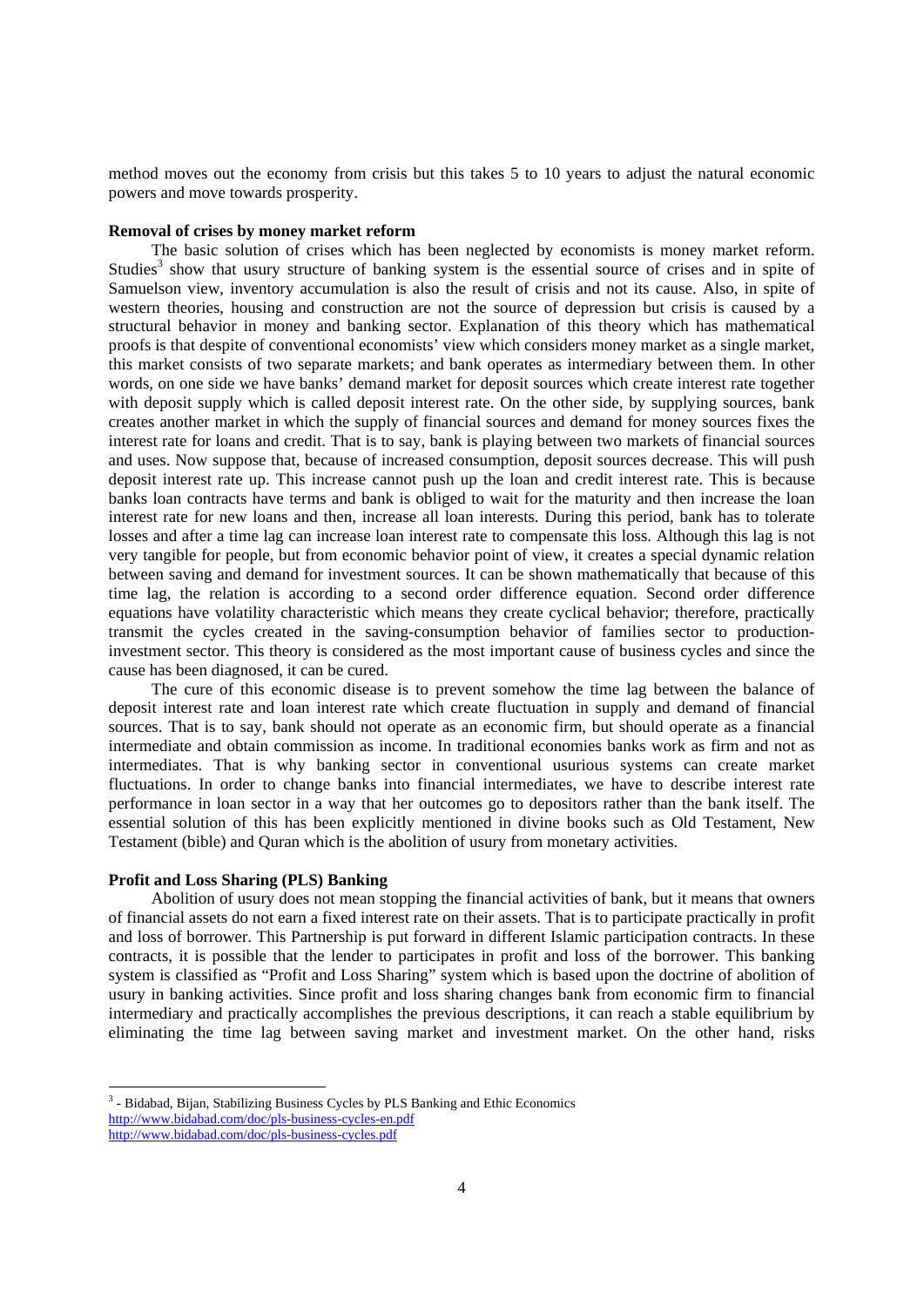developed in loan market will be transferred to saving sector and the borrower and the lender (depositor) together will enjoy profit or loss.<sup>4</sup>

Economic literature has expressed many advantages about risk transference of Islamic banking operations which are described by Islamic banking researchers<sup>5</sup> and Islamic banking has been put forward as a financial stabilizer method<sup>6</sup>. But although it has been theoretically explained, PLS banking has not been practically applied<sup>7</sup> and this is one of the defects of PLS application<sup>8</sup>. In 2007, Bank Melli Iran started to consider this subject and tried to find a practical solution to PLS banking. <sup>9</sup> In this regard, an

Bidabad, Bijan, Economic-juristic analysis of usury in consumption and investment loans and contemporary jurisprudence shortages in exploring legislator commandments. Proceeding of the  $2<sup>nd</sup>$  International Islamic Banking Conference. Monash University of Malaysia. 9-10 September 2004. Reprinted in: National Interest, Journal of the Center for Strategic Research, Vol. 2, No. 1, winter 2006, pp. 72-90. Tehran, Iran. http://www.bidabad.com/doc/reba-en.pdf

http://www.bidabad.com/doc/reba-fa.pdf

economics conference, 2003, Tarbiyat Modarres University, Tehran. http://www.bidabad.com/doc/NUBankCo-en.pdf

<sup>5</sup> - Mahlkecht, Michael (2009). Islamic Capital Markets and Risk Management. London: Risk Books.<br><sup>6</sup> - Zarge Muhammed Ange (1083) (Stebility in an Interest free Islamic Feonomy) A Note". Pekistan

7 - Khan, Shahrukh Rafi (1984) "An Economic Analysis of a PLS Model for the Financial Sector", Pakistan Journal of Applied

Economics, Karachi, (Winter 1984) Vol. 3, pp.89-105.<br><sup>8</sup> - Rosly, Saiful Azhar (2006). Critical Issues on Islamic Banking and Financial Markets: Islamic Economics, Banking and Finance, Investments, Takaful and Financial Planning. Author House.<br><sup>9</sup> Bidabed, Bijan: Jina, Aghabetsi, Mahaati, Nacami, Agarang, An

 - Bidabad, Bijan; Jina Aghabeigi, Mahasti Naeemi, Azarang Amirostovar, Saeed Salehian, Saeed Nafisi Saraee, Alireza Mehdizadeh Chelehbari, Hojattollah Ghasemi Sayghalsaraee, Bijan Hossainpour, Saeed Sheikhani, Mahmoud Allahyarifard, Mohammad Safaeepour, Nadia Khalili Velaee. Detailed design of Profit and Loss Sharing (PLS) banking. Office of Research and Planning, Bank Melli Iran. 2008, Tehran.

Bidabad, Bijan. A glance at Profit and Loss Sharing (PLS) and the subsystems of Modarebah Financial Sharing (MFS) and Joaleh Financial Sharing (JFS), 2011, Tehran, Iran.

http://www.bidabad.com/doc/negahi-bar-pls-mfs-jfs.pdf

Bidabad, Bijan; M. Allahyarifard. Information and communication technologies in establishment of Profit and Loss Sharing (PLS) Mechanism. Quarterly Journal of New Economy and Commerce, vol. 1, No. 3, winter 2006, pp. 1-37.

http://prd.moc.gov.ir/jnec/farsi/3rd/Article2.pdf

http://www.bidabad.com/doc/Pls\_it-fa.pdf

Bidabad, Bijan; M. Allahyari Fard. Operational Mechanism of Profit and Loss Sharing (PLS) Banking, Financial innovations of Mosharekeh (Partnership) Certificate and Pazireh (Subscripted) Certificate with international financial efficiency. Presented at the second conference of Banking services and export, Bank of export development, 18 October 2008, Tehran, Iran. http://www.bidabad.com/doc/PLS-Banking.pdf

http://bidabad.com/doc/PLS-Banking-Export-Deveopment-Bank-2.ppt

http://www.bidabad.com/doc/PLS-banking-Executive-Mechanism.pdf

 4 - When talking about PLS banking, it should not be considered that we are regarding the banking system of Iran. This is because it can easily be shown that many of Islamic contracts put forward in Usury Free Banking Law of 1983 are intrinsically usurious.

Bidabad, Bijan, Sufi foundation of Islamic economics, money, bank, insurance and finance from a theosophy point of view. http://www.bidabad.com/doc/mabani-erfani-eqtesade-islami.pdf

According to exact definition of usury, Installment Selling contract, Mortgage Hire Purchase and Debt Buying contracts with compound interest in the delay of installment payments are in the domain of usury. Of course by considering all conditions about prohibition of usury, Good (interest-free) Loans, Civil Partnership, Legal Partnership, Direct Investment, Modarebah, Forward Deals, Joaleh (working on behalf), Mozareah (cultivation loan contract), Mosaghat (irrigation loan contract) and Ejareh (rental contract) are not in the domain of usury. In all above contracts except Good Loan which has no interest and Ejareh in which the rental is pre-defined, interest should not be pre-fixed, otherwise, they will fall in usury realm.

Bidabad Bijan, Non-Usury Bank Corporation (NuBankCo) The Solution to Islamic Banking. Proceeding of the 3<sup>rd</sup> Islamic

http://www.bidabad.com/doc/sherkat-sahami-bank.pdf

In other words, if we want to perform PLS banking, we have to make special changes in current banking system. These changes include from developments in Usury Free Banking Law, elimination of Shariah tricks used by banks and changes in organization of banks. Regarding the usury content of banking system of Iran in recent decades, occurrence of crisis could be forecasted and it is seen, the crisis has been transmitted from industrial countries to Iran and housing depression consequences have been seen in housing sector of Iran which is the effect of the crisis. As it was mentioned before about the basic cause of financial crises, the reason for transmission of the crisis to Iran was the usury content of banking system of Iran, and if it was usury-free, that is, depositor really participated in profit and loss of the borrower, the crisis would not been transmitted to the country. As we see since no country truly conducts Islamic banking, crisis transmits from country to country.<br>  $\frac{5}{5}$  Moblkookt Michael (2000) Islamic Copital Markots and Pisk Managament London: E

 <sup>-</sup> Zarqa, Muhammed Anas (1983) :Stability in an Interest-free Islamic Economy: A Note", Pakistan Journal of Applied Economics, Karachi, (Winter 1983), Vol. 2, pp. 181-88.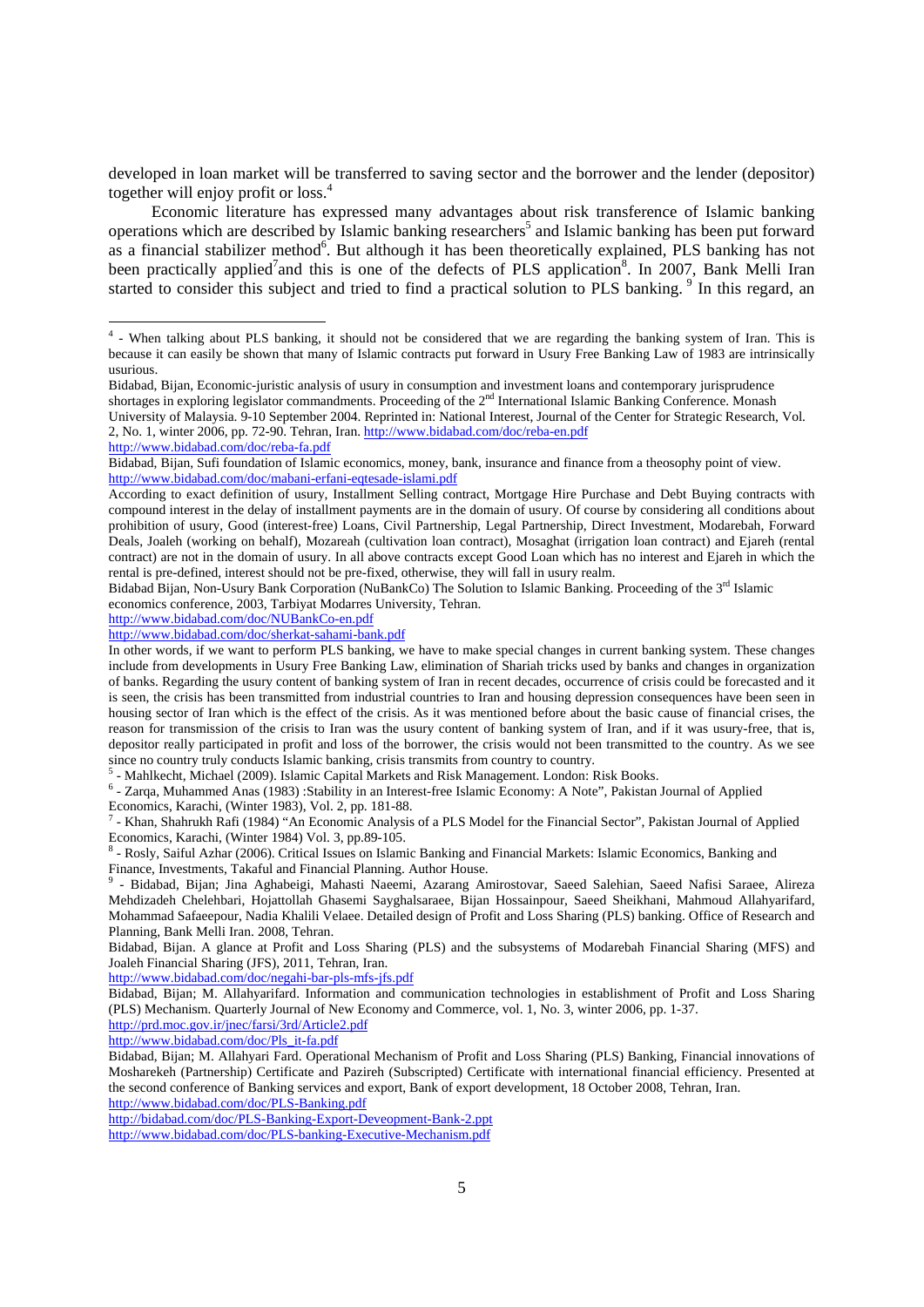extensive study has been carried out under the supervision of the author and it is operating as a pilot plan. If this system works successfully, it practically creates conditions in which risk problem of investments will not transmit to banks and crisis doesn't find ground to spread. This is because practically, PLS banking diverts risks from credit facility to depositor and bank will not face any losses. On the other hand, the strong and structural relation between loan interest rate and deposit interest rate does not allow loss in one market, while the other one is facing profit. That is, when in loan market the investor faces loss, the PLS system doesn't allow transfer of this loss in form of profit (interest) to depositor. That is, PLS transfers the loss to depositor and both markets enjoy a more relative stability. Therefore, fluctuations of loan interest rate in supply side, and deposit interest rate in demand side will become restful.

This is in contrary to conventional banking in which borrower regardless of obtaining profit or loss, has to pay interest to the lender and he always gains profit. In PLS system if borrower gains profit, depositor will also gain profit and if the borrower faces loss, the lender (depositor) will also suffer loss. In PLS system, regardless of bank to be private or public, the basis for fixing loan rate is the return of real sector economy and bank operates as intermediate of funds or attorney and receives commission and the remaining profit of investment activity is paid to the depositor. Accordingly, agent bank can receive deposits on the basis of PLS contracts by a general or special participation contract in the form of attorney and invest it according to the decision of depositor or the bank can divide the outcome between depositors. Then, the real profit is divided between them according to their agreements of the parties and in the framework of regulations. In this regard, bank carries out its financial intermediary function and after deducting its commission, transfers the results of investment as she is attorney or agency of depositor.

Because of its intrinsic risk management, development of this banking system will also absorb foreign investors and since all transactions can be carried out on cyberspace, the place of transaction can move to anywhere around the world and certainly other countries will be persuaded to use this kind of banking system. This is because; the essential problem of conventional banking around the world is financial risk which causes the bankruptcy of the banks. By this kind of banking system it is possible to solve the problem of falling into crisis and since the initiation of disease has been found, PLS banking can have curing effect on it.

#### **Partnership (Mosharekah) Certificate and Subscripted (Pazireh) Certificate**

 New instruments and innovations such as Partnership Certificate and Subscripted Certificate are used in PLS banking and bank can issue Partnership/Subscripted Certificates and form the secondary market and activate banking and financial market more efficiently and cause important developments. These new innovations can be transacted on cyberspace internet markets. The existence of these two instruments make it possible to have a financial market similar to stock exchange for transaction and transfer of deposits and practically regarding the developments of investment and production sector, the transaction price of these certificates will change. These two new instruments are practically regarded as valuable papers which are used for transaction of deposits and represent deposits allocated to entrepreneurs' projects by PLS method. Partnership Certificates are nameless papers which are issued with a fixed nominal price and for a certain period of time (investment implementation period) by the PLS banking branch. Certificates holders are shared in the profit of the implementing project proportional to the nominal value and duration of holding. Bank according to the request of the holder invest the deposited money in one of the three products of the bank. Holder of these papers can transact the papers over the counter of bank, or over internet, therefore, these certificates are assets which can be transacted internationally. Subscripted Certificate is similar to Partnership Certificate but is used in endless or

Bidabad, Bijan; Mohammad Safaeipour. The Electronic Market for Transaction of Mosharekeh (Partnership)/Pazireh (Subscripted) Certificates. Fifth Conference of E-Commerece, 23-24, November 2008, Ministry of Commerce, Tehran, Iran. http://www.bidabad.com/doc/charchoobe-bazare-electronic-pls.pdf http://www.ecommerce.gov.ir/EArchive/EArchiveF/Item.asp?ParentID=43&ItemID=182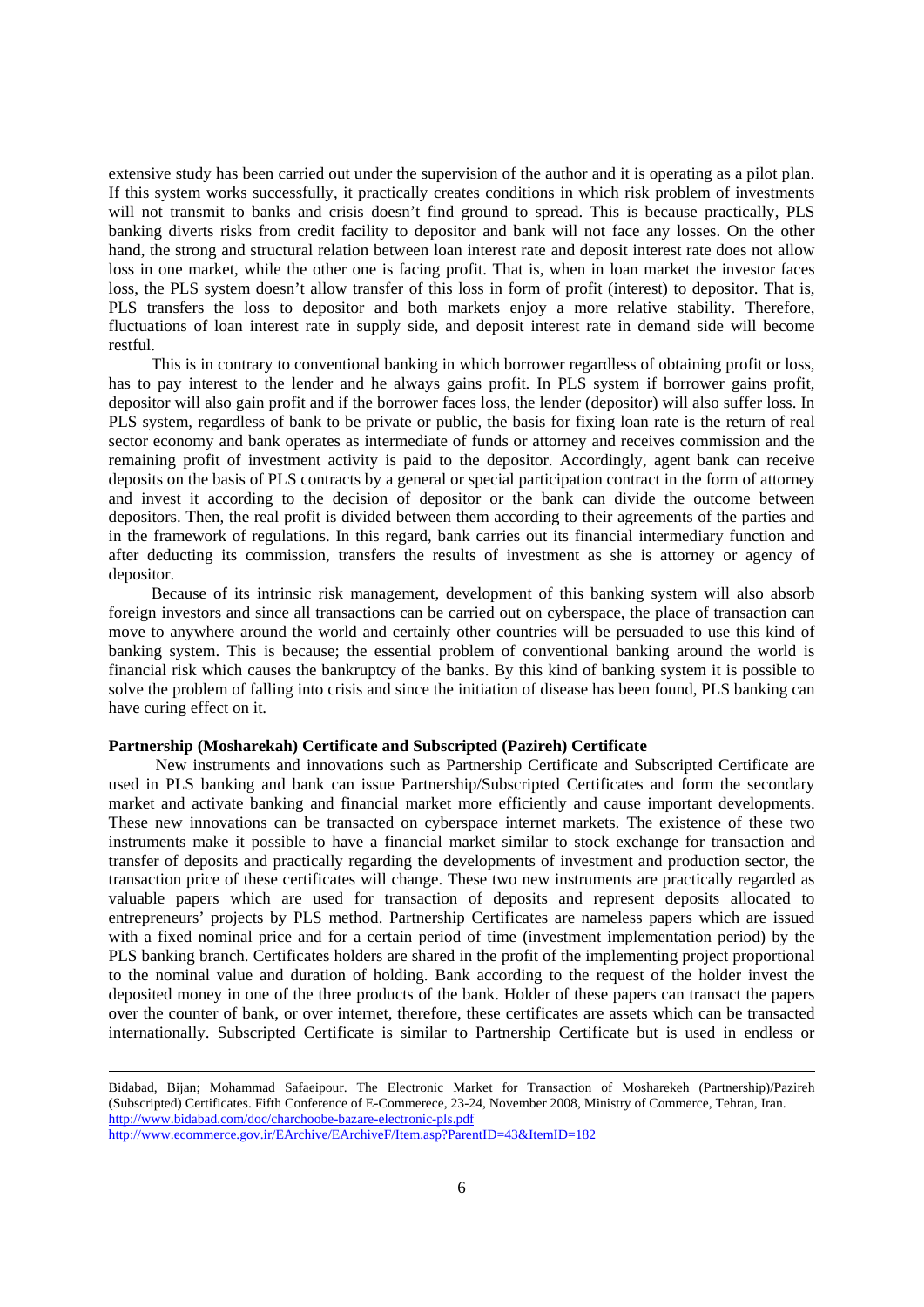continuous projects so that after the end of construction period and start of operation of the project, the owner of the certificate will become shareholders of the company in proportion to the value and duration of holding certificate.

### **Joaleh Financial Sharing (JFS)**

"Joaleh Financial Sharing"<sup>10</sup> is one of the subsystems of PLS banking system. In this arrangement, regardless of bank being private or public, the basis for fixing return rate is the rate of return in real sector and bank as agency and attorney provides intermediary services and receives commission for supply of her capital management services. Accordingly, bank receives borrower (producer) request for financial sources and lender (owner of financial sources or depositor) from two different firms. In this case, borrower is regarded as producer or seller. Meanwhile, bank finances the supplier according to the request of buyer by issuance of Future Certificate. In this method, bank is a financial intermediary which collects financial sources from buyers and gives them to producer or entrepreneur. The entrepreneur is necessarily a legal entity. Joaleh operations under the title of JFS, follows general regulations and instructions of PLS banking.

#### **Future Certificate**

-

In order to provide working capital of producing firms on the basis of JFS, a new financial instrument is introduced. This instrument namely "Future Certificate" described below is quite different from prevailing "Future Contracts" in global stock exchange markets. Future contracts of global stock exchange markets are issued for special goods with defined quality and price and a percent of the value of the contract is to be reserved at hands of a third party (usually stock exchange organization) and the seller has to deliver the good to buyer at a certain time in future; otherwise, the reserved value will be transferred to the buyer. Future contracts can be transacted in bourse and can also be cancelled by a new agreement contract between the dealing parties. This action is called "scalability of future contracts". In this contract, buyer and seller agree on future price. Arbitrage operations on future contracts will change its transaction vale until its present (cash) value tends towards its future value. Usually, by an offsetting transaction, a future contract can be closed out in clearing house. Commodity future contracts are different from interest rate future contract on valuable papers such as bonds and to some extents, on foreign exchange futures which involve interest rate in calculating future price as a discount from spot price by considering margin money or, good-faith deposit or earnest money which contains usury. This is because some of these future contracts have predetermined return and the time affects its discount value of spot value and according to the interest amount margin money is deduced from its price. In other words, these contracts enter the realm of usury at least equal to the amount of interest related to margin money and so far margin money is closer to spot price, its usury nature is intensified. Future contracts are used in grain, meat, metals, edible and fiber materials, wood and energy in bourses.

Future contracts are applied on both real or absent goods. Since future contracts are interchangeable, therefore, in future markets we find many future contracts which do not transact any goods, and just bind obligations between buyers and sellers. This kind of transaction which is included in the broad definition of money as quasi-money increases the amount of valuable papers in the economy which is not controlled by monetary authorities and decreases monetary policy effects. Moreover, no goods or services are produced through these contracts. This is one of the defects of this financial instrument which can push the economy into crisis.

The difference of Future Certificate in Joaleh Financial Sharing (JFS) and future contracts can be explained as follows:

<sup>10</sup> Bidabad, Bijan; J. Aqabeigi, A. Amirostovar, A. Hezaveh, A. Shafiei, S. Nafisi Zobdehsaraei, A. Mehdizadeh, A. Hayatdavoodi, B. Hussainpour, S.A. Hussaini, A. Shali, M. Kashefi, M. Allahyarifard, M. Safaeipour, A. Kosari, B. Einollahzadeh, M. Naeimi, N. Khalilivelaei, Shakeri, M. Naseri. Detailed design of Joaleh Finance Sharing (JFS), a sub-system of Profit and Loss Sharing (PLS) banking. Bank Melli Iran, Tehran, 2010.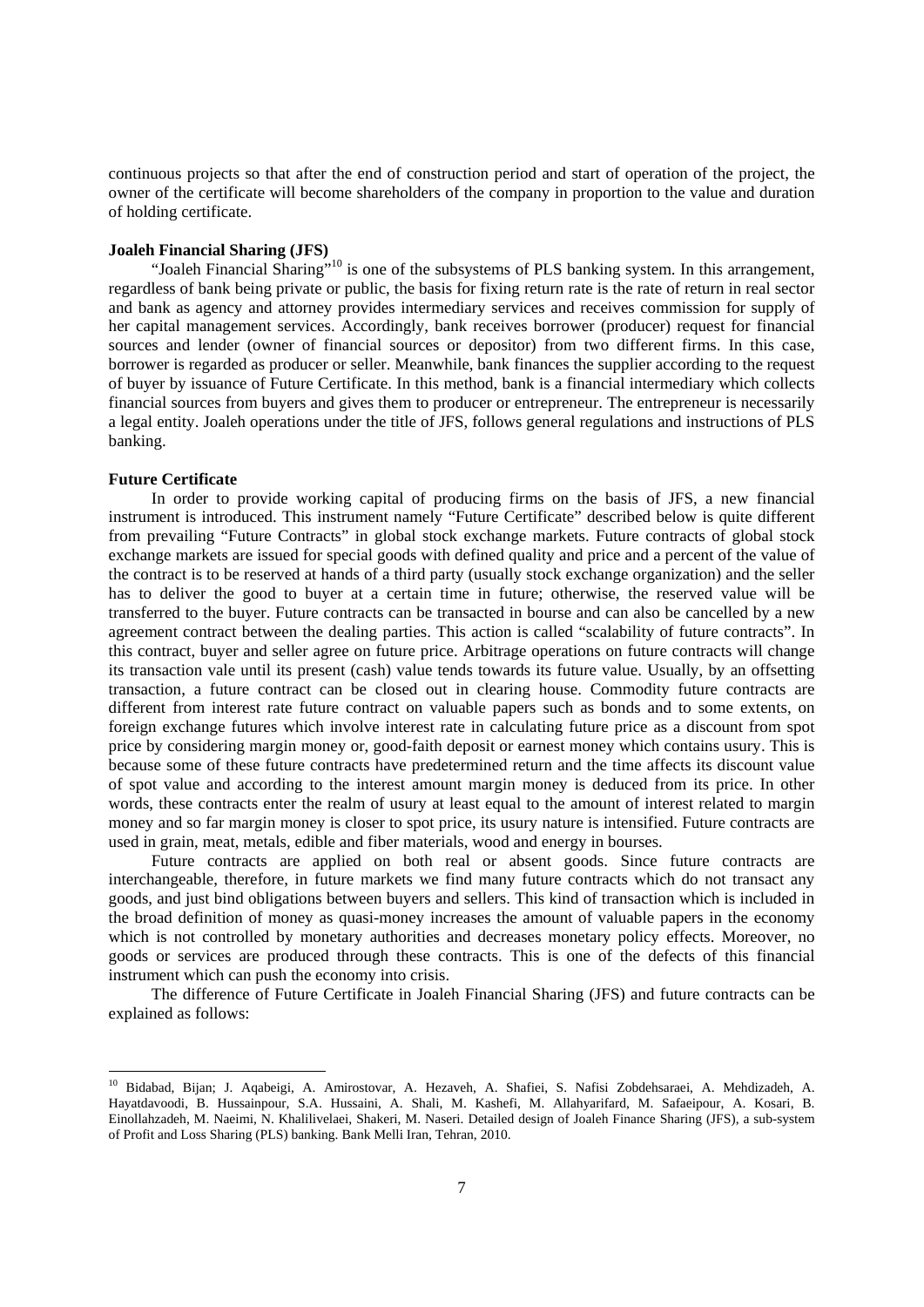- 1. In Future Certificate, 100 percent of the future price of transaction is transferred to the sellers account.
- 2. Each issued Future Certificate indicates a transaction of real goods and has no offsetting transaction.
- 3. The seller is a firm with a legal entity.
- 4. Bank operates as financial intermediate and receives money from buyer and allocates it to the seller.
- 5. Margin money is just received from the seller (producer) in form of guaranty or other collaterals.
- 6. At the end of the period of the contract, the contracted commodity is delivered to the buyer according to the contract and under the supervision of the bank and the contract is closed out.
- 7. Future Certificate can be transacted in secondary market but with no offsetting. Therefore, the final holder of the certificate will be the owner of real good at maturity and is bound to deliver it.
- 8. The trustee (Amin) unit of the bank will supervise the consumption of allocated financial resources to the producer.
- 9. Future Certificate can be issued for providing working capital of a production firm, but not for her fixed capital.
- Regarding these differences, there will be no paper markets for virtual or absent commodities and debt leverage crisis will not create economic crises.

## **Mudarebeh Financial Sharing (MFS)**

-

"Mudarebeh Financial Sharing (MFS)"<sup>11</sup> is one of the subsystems of "PLS banking system". In "Mudarebeh Financial Sharing (MFS)" regardless of the bank being private or public, again the basis for fixing Mudarebeh return rate is the rate of return in real sector and bank as agent or attorney provides capital management services to depositor and applies his financial sources into specific business Mudarebeh projects. The yield of Mudarebeh as profit or loss is transferred to depositor. Accordingly, agent bank invest the deposits of depositors in a specific project on the basis of decision of depositor through a sharing contract and divide the results between depositors. Profit or loss will be divided according to compiled instructions. In this regard, in carrying out her financial intermediary functions, in the framework of agency or attorney, bank will transfer the investment yield to depositors after deducting her own commission.

Bank compiles contracts between the bank and Mudareb (borrower in Mudarebeh contract) on the basis of Mudarebeh contract according to the depositors' view for financial participation in profit and loss. Bank receives income from offering this service.

Depositor through secondary market website for Partnership/Subscripted/Future Certificates, or one of the branches dealing with PLS and after consulting with experts about PLS products get the necessary information on depositing and dispensing conditions and selects his proper case. After signing and registering the contract, the system will automatically issue the Partnership Certificate. At the end of participation period, after receiving information about the method of calculating the profit, accounting/auditing counter will calculate it and pays it to the client (depositor).

MFS plan is applicable based on PLS framework, and essentially prepares special conditions for Mudarebeh participation. In this plan, bank is also a unit which allocates deposit funds to borrowers for Mudarebeh on behalf of depositors and divides the profit and loss according to special contracts. Contracts between bank and each side of the contract can be on commission or PLS basis. The entrepreneur (Mudareb) is a real or legal entity who receives the financial share of the Dareb (depositor) according to a certain contract and starts Mudarebeh activity. Amin (trustee) is a unit which supervises the Mudarebeh activity on behalf of the bank.

<sup>&</sup>lt;sup>11</sup> Bidabad, Bijan; J. Aqabeigi, A. Amirostovar, A. Hezaveh, A. Shafiei, S. Nafisi Zobdehsaraei, A. Mehdizadeh, A. Hayatdavoodi, B. Hussainpour, S.A. Hussaini, A. Shali, M. Kashefi, M. Allahyarifard, M. Safaeipour, A. Kosari, B.

Einollahzadeh, M. Naeimi, N. Khalilivelaei, Shakeri.Detailed design of Modarebah Finance Sharing (MFS), a sub-system of Profit and Loss Sharing (PLS) banking. Bank Melli Iran, Tehran, 2010.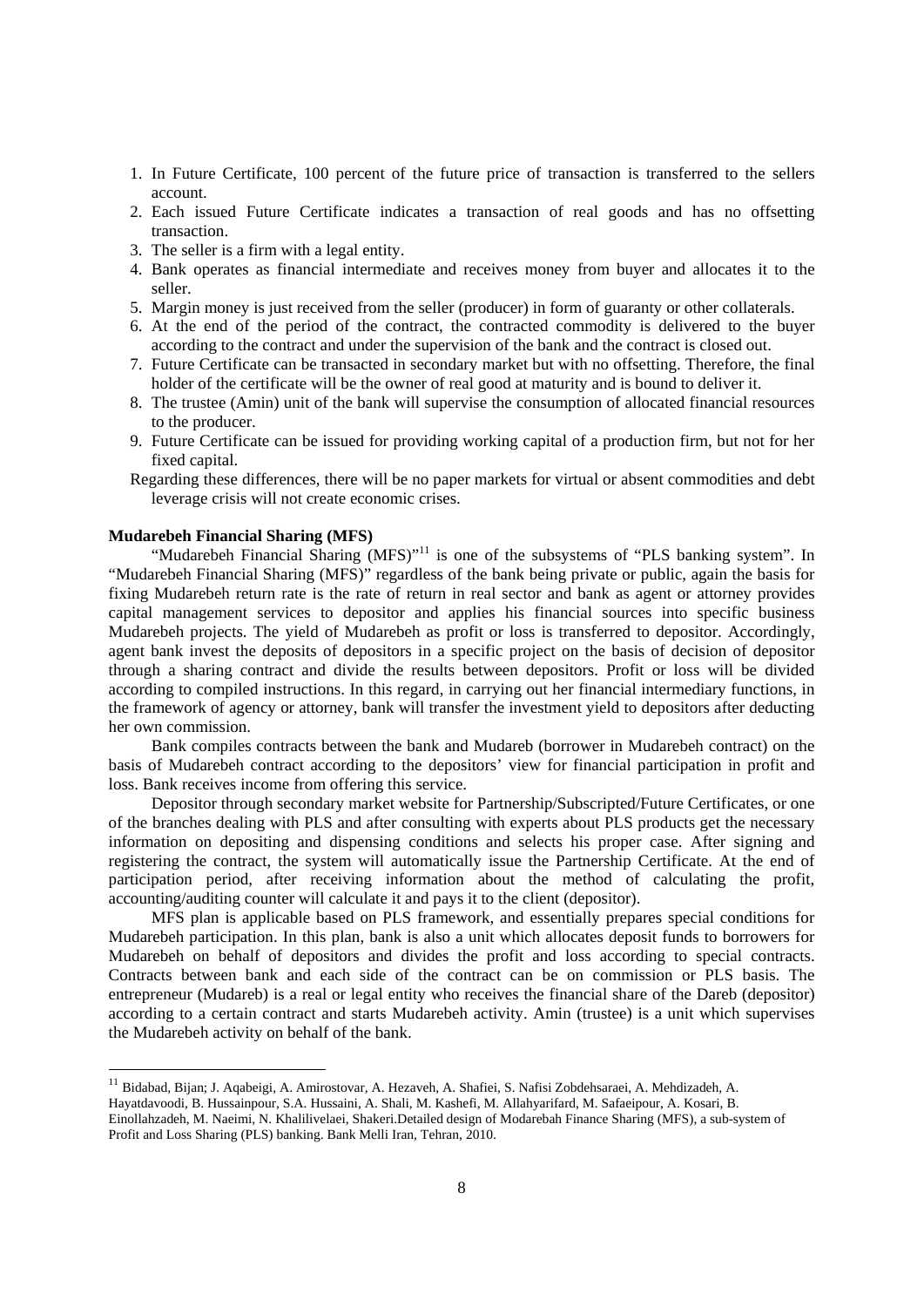Mudareb also apply to a PLS bank branch and offers his PLS Mudarebeh proposal. Then after receiving informing commission, bank will put the information about the proposed PLS Mudarebeh project in the information portal of the bank to absorb deposits of depositors. The information of the PLS plan includes economic, technical and financial justification of the project and the information about the entrepreneur (Mudareb) and…

The entrepreneur assessment unit will study the information about the project entrepreneur (Mudareb) according to related instructions and reports if he is technically and competently capable of conducting this project and send it to project assessment unit. If the assessment were positive, this unit will define the collaterals and guarantees according to the instructions and inform the operator (Mudareb). After signing the contract, according to the contract, the financial sources will be taken from depositor and is given to Mudareb and all related documents including budget, timing, financial needs and method of spending, method of project implementation, its phasing, method of quality control, reporting and finalizing and delivery method of the project will be given to trustee by Mudareb. Periodic reports should be delivered to accounting/auditing unit of the bank according to the prepared time table. At the end of the project, profit and loss and bank's commission will be calculated according to formulas and related compiled instructions and the share of depositors will be calculated and their account will be credited. If there are reports about cease or delay in implementation of the project, the corresponding loss will be calculated according to the compiled instructions.

## **Interest-Free Bonds**

1

Islamic financial instruments should have two main characteristics: firstly they should be usuryfree, and secondly, they should be efficient in form of policy application, financing, liquidity management of monetary authorities, government and bank and non-bank financial institutes dimensions. One of the most important instruments affecting monetary expansion is bonds. Open market operation through bond transaction can affect liquidity and other monetary variables such as general price level, interest rate and thereof supply and demand in the economy through monetary expansion mechanism. Because of usurious content of conventional bonds, they are not Shariah-complied and practically application of this instrument is unlawful. The usurious content of these papers does not let to use them in usury-free banking at central banking and commercial banking level; therefore, this important monetary instrument cannot be applied in usury-free banking. This means that without a novel solution, usury-free central banking has not the necessary instrument to adjust monetary fine tuning of the economy and neither commercial banks have not reliable instruments for financing and asset and liability management. Solving this essential problem is a turning point in applying usury-free banking policies. Therefore, by putting forward interest-free bonds, it is necessary to replace traditional bonds with interest-free bonds for central banking, commercial and retail banking. Vast studies in this field resulted in innovation of interest-free bonds. $<sup>1</sup>$ </sup>

These bonds or certificates have two maturities. The first maturity is when certificate expires and the buyer receives his money back. After that, the buyer of the can obtain equal loan to her nominal value of the purchased bond simultaneously with receiving his money back. The second maturity is when he pays back his loan and settles his borrowing procedure down. The issuers of these papers can choose the time of the first and second maturities corresponding to her monetary, financial or fiscal policy subject to this condition that multiplication of loan by its duration is equal to multiplication of debt by its duration.

Four interest-free bonds can be introduced which, in addition to compliance with Islamic Shariah, and without any Shariah tricks, are tied to assets and can be used as reliable financial instruments in

http://www.bidabad.com/doc/Islamic-banking-bond-en.pdf

 $12$  - Bidabad, Bijan; M. Allahyarifard and M. Rabiei. Usury-Free Bonds (in Domestic Money and Foreign Exchange) and Islamic Central Banking Monetary Instruments**.** Proceedings of the 3rd international conference on development of financing system in Iran with cooperation of center for Technology Studies of Sharif University and IRTI of IDB. 19-20 February, 2011, pp. 517-540. http://www.bidabad.com/doc/Islamic-banking-bond-fa.pdf

Bidabad, Bijan; Abul Hassan, Ben Ali Mohamed Sami, Mahmoud Allahyarifard. Interest-Free Bonds and Central Banking Monetary Instruments. International Journal of business and Management Science. Vol. 3, no. 3, August 2011.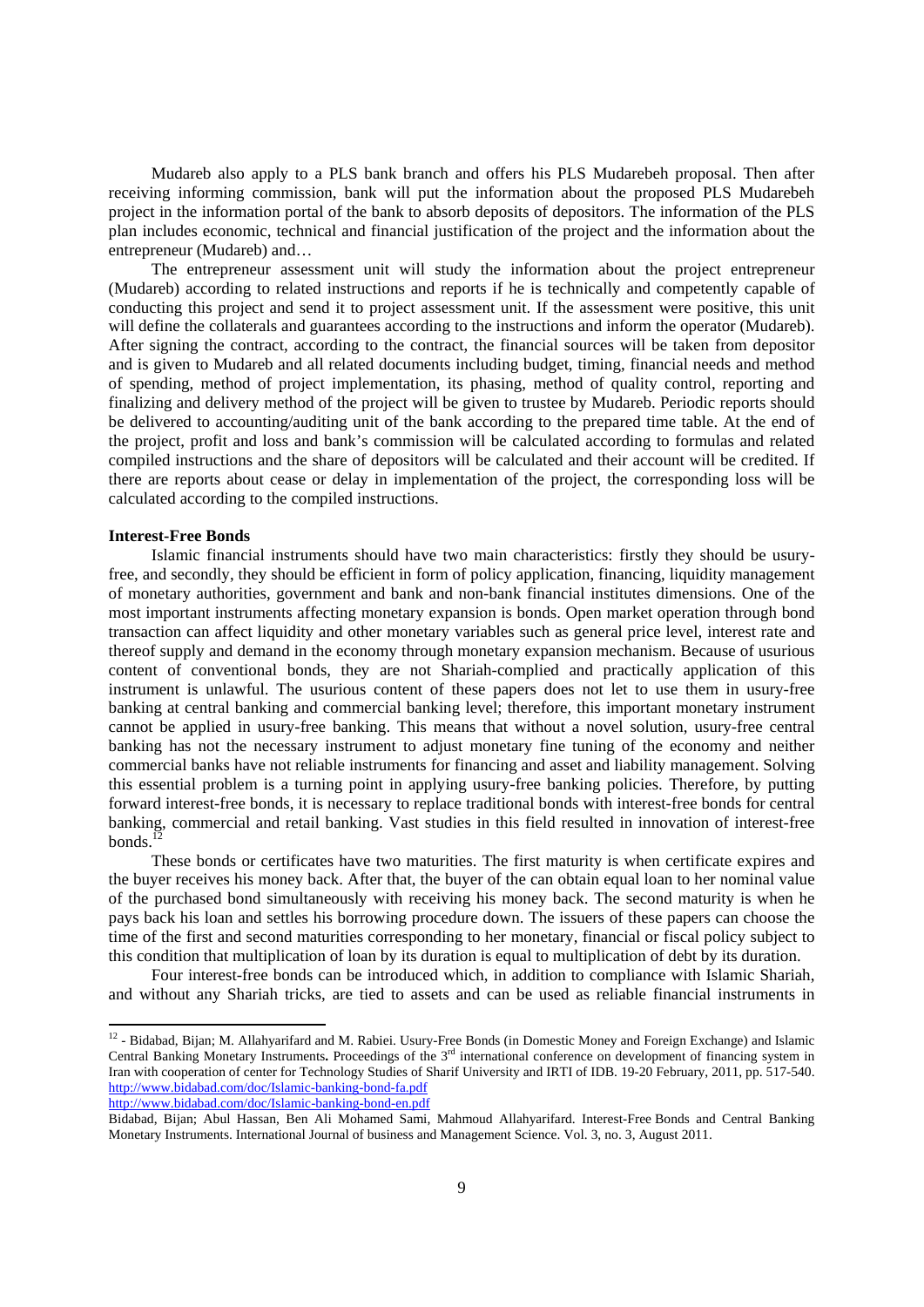usury-free banking concerning central, commercial and retail banking. These four interest-free bonds are as follows:

- 1. Central bank interest-free bonds which are issued by central bank.
- 2. Bank interest-free bonds which are issued by commercial, development and specialized banks and monetary institutes whom are under the supervision of central bank.
- 3. Treasury interest-free bonds. These bonds are issued by government treasury.
- 4. Commercial interest-free bonds. These bonds are issued with special guarantees by private entities.

#### **Foreign Exchange Interest-free Bonds**

It is possible to issue interest-free foreign exchange bonds similar to interest-free bonds in domestic money. In this connection the four above cited bonds can be issued in foreign exchange denomination. The issuers and buyers of interest-free exchange bonds are similar to interest-free domestic denomination bonds with the only difference that their nominal value in two periods can be in the same denomination or in two different foreign exchanges. In both cases, specially the second one, which is bought in one currency and sold in another currency, there is no usury involvement doubt. Therefore, according to the above classification, we have again four kinds of interest-free foreign exchange bonds:

- 1. Central bank interest-free foreign exchange bond which are issued by central bank.
- 2. Bank Interest-free foreign exchange bond issued by commercial, specialized and development banks and financial institutes whom are under the supervision of central bank. Foreign banks can also enter into this market.
- 3. Treasury Interest-free foreign exchange bond issued by government treasury.
- 4. Commercial interest-free foreign exchange bond which can be issued by private companies and firms which necessitates special guarantees as before.

Issuing interest-free foreign exchange bond's effects are similar to issuing interest-free bonds in domestic money, moreover, it can stabilize exchange rate and central bank can mange different exchange rates in short time by changing supply and demand. The effects of this instrument are different whether its denomination in both periods is the same or not. When both denominations are the same, there will be some kind of hedging for opposite to exchange risk for the buyer. If there are two denominations at the first and second periods, paying it back by another denomination will have hedging effect on variation of the second denomination foreign exchange. In addition to central bank, all other banks can enjoy this exchange risk coverage.

Interest-free bonds are substitutes for conventional bonds and in addition of being usury-free, can efficiently affect money expansion, and are capable for liquidity management and monetary and banking financing. Some of these bonds affect liquidity supply and some others won't and are neutral. In order to apply efficient monetary policies, central bank can issue, buy or sell interest-free bonds and carry out monetary tuning adjustment policies. If these papers are issued by commercial and specialized banks or non-bank money institutes which have prudential and legal deposits at central bank, their bond issuance will have no monetary effect on the economy. If central bank buys these papers, she will expand monetary base and if she sell it, will contract it. If these papers are bought or sold in the framework of government treasury bonds to apply fiscal policy, they will have different monetary and fiscal effects on the economy and central bank can apply monetary policies by buying or selling government treasury bonds. Using extra reserves of banks and other economic institutes (when some institutes are confronting with liquidity shortages) through issuing these bonds by commercial and specialized banks and interestfree funds does not affect liquidity supply of the economy and is a solution for liquidity risk hedging and debts and obligations covering. If central bank or government buy or sell these bonds, it will have different expanding or contracting effects on the economy. By obtaining banking guarantees, these papers can be issued by private entities in the framework of interest-free commercial papers for financing private sector.

The secondary market of these papers in internet with "Non-usury Scripless Security Settlement System (NSSSS)" with ability to conduct a base-price-less tender and accepting highest competitive price offered during the tender period makes possible transactions yields at market prices. No base price lower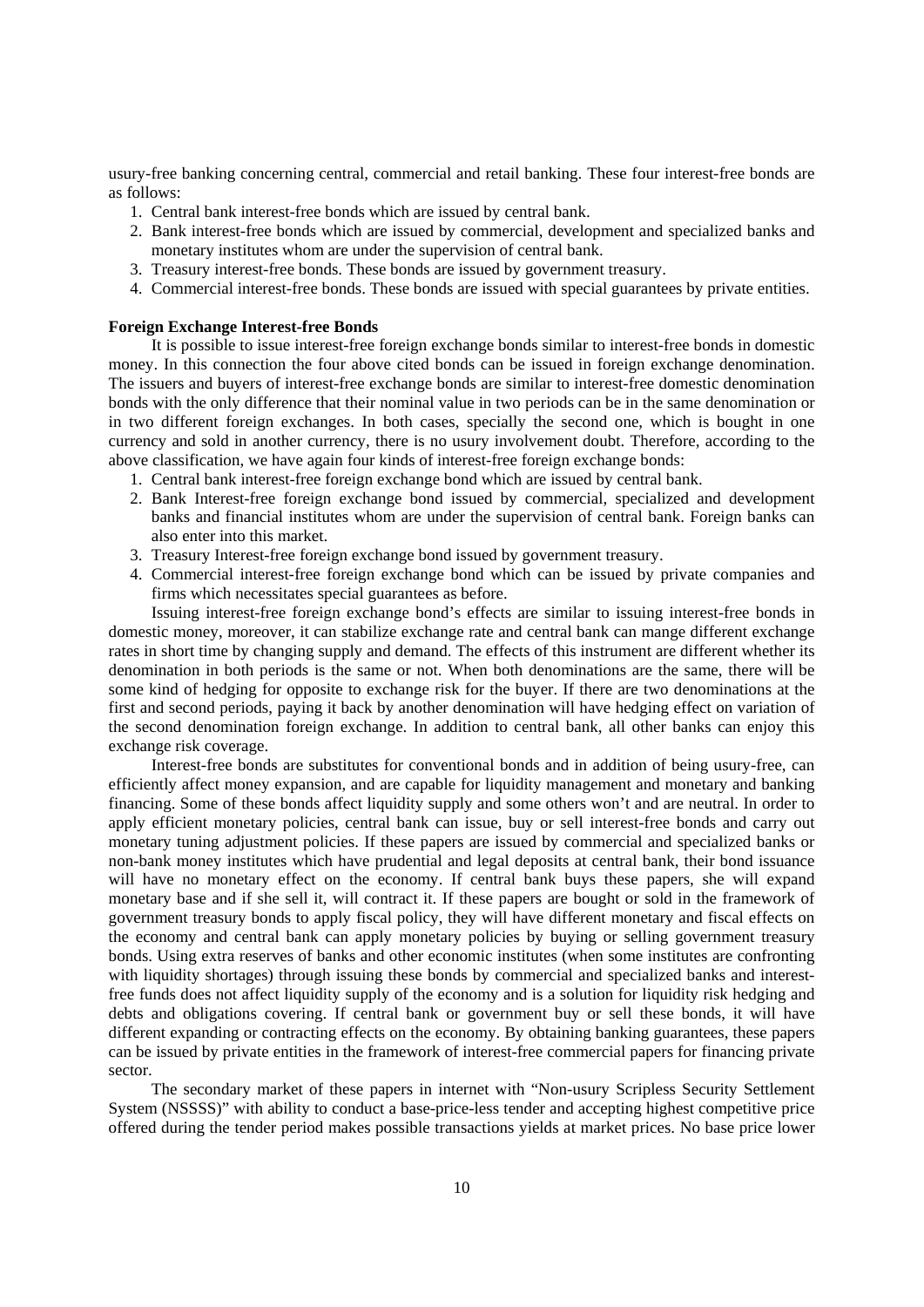than the nominal value is considered and price proposals of buyers form the interaction of expected interest rate and inflation rate. In other words, the expected natural interest rate will shape in first and second periods. In addition, the designed transaction facilities of these papers bring about market efficiency and convergence of their yield toward the yield of other securities and the real economy rate of return.

#### **Saving Qarzul-Hasaneh Certificate**

Saving Qarzul-Hasaneh Certificate (SQC) as a substitute for bonds finishes the circle of Islamic financial instruments and provides financial market development background inside and outside the country. The outstanding characteristic of these papers is that they are based upon financial assets and have no pre-determined interest coupons (zero coupons) and are based on "loan equal to future debt", or "debt equal to future loan" with "temporal withdraw right" which is given to the other party and by creating reciprocal obligation, the primary market is shaped. The secondary market based upon information technology is designed on NSSSS sub-system in which the buyer will own the paper with his highest competitive price proposal. Other outstanding feature of this financial innovation is that it has no base price below its nominal price and is a substitute for conventional bonds and stabilizes monetary and exchange markets.

Essentially, Saving Qarzul-Hasaneh Certificate (SQC) is a document which creates two equal rights between buyer and seller. Essentially, the issuer of this paper undertakes to offer equal amount of financial sources for the same period to the buyer. The simple description of this concept can be defined in Islamic interchange contract. That is, two persons decide to interchange some special asset for a certain period of time. The first person deposits a certain amount of money with the other one; and the second person deposits the same amount of money with the first person for the same period in future. In this case, no extra material excess or privilege is given to any of the two parties. In Saving Qarzul-Hasaneh Certificate (SQC), the first party is a real or legal entity and the second party is the bank. On the other hand, since the owner of this paper becomes a rightful person, he can sell his right to a third party. This certificate can be transacted digitally on internet.

The detailed application plan of "Saving Qarzul-Hasaneh Certificate (SQC)" has been prepared for "Bank Qarzul-Hasaneh Mehr Iran"13. The special characteristics of "Saving Qarzul-Hasaneh Certificate (SQC)" can replace this financial instrument at central banking, commercial and retail banking level in both usury-free and usurious banking systems for usury bonds without including any usury doubt in banking activities. Some of the characteristics of this new innovation are as follows:

- 1. Financing different private and government sectors.
- 2. Micro-financing lower income people.
- 3. Charity activities.
- 4. Financial policy instrument.
- 5. Monetary policy instrument.
- 6. Replacing usury instruments in capital market.
- 7. To be used as banking guarantee and collateral.
- 8. High liquidity degree.

#### **Non-usury Scripless Security Settlement System (NSSSS)**

In spite of expansion of Islamic and conventional financial methods at international level, electronic transmission of funds, whether through loan or non-loan has not been considered enough. In spite of the expansion of Real time Gross Settlement System (RTGS), lack of electronic payment system in information technology systems for investment projects, Automatic Clearing House (ACH), Clearing

-

 $13$  - See:

Bidabad, Bijan; A. Siahpoush, M. Mirzaei Qazi, S. Aljabouri, H. Nasrollahi, Z. Qolami, A. Sharifi, Amir Shams, Sh. Akbarzadeh. Detailed Design of Qarzul-Hassaneh Saving Certificate (Bond), Bank Qarzul-Hassaneh Mehr Iran. 2011. Bidabad, Bijan. Legal Analysis of Usury-Free Bonds, 2011. http://www.bidabad.com/doc/legal-analysis-of-non-usury-bonds.pdf Bidabad, Bijan Saving Qarzolhasana Cerificate, 2011. http://www.bidabad.com/doc/gavahi-qarzulhasana-pasandaz.pdf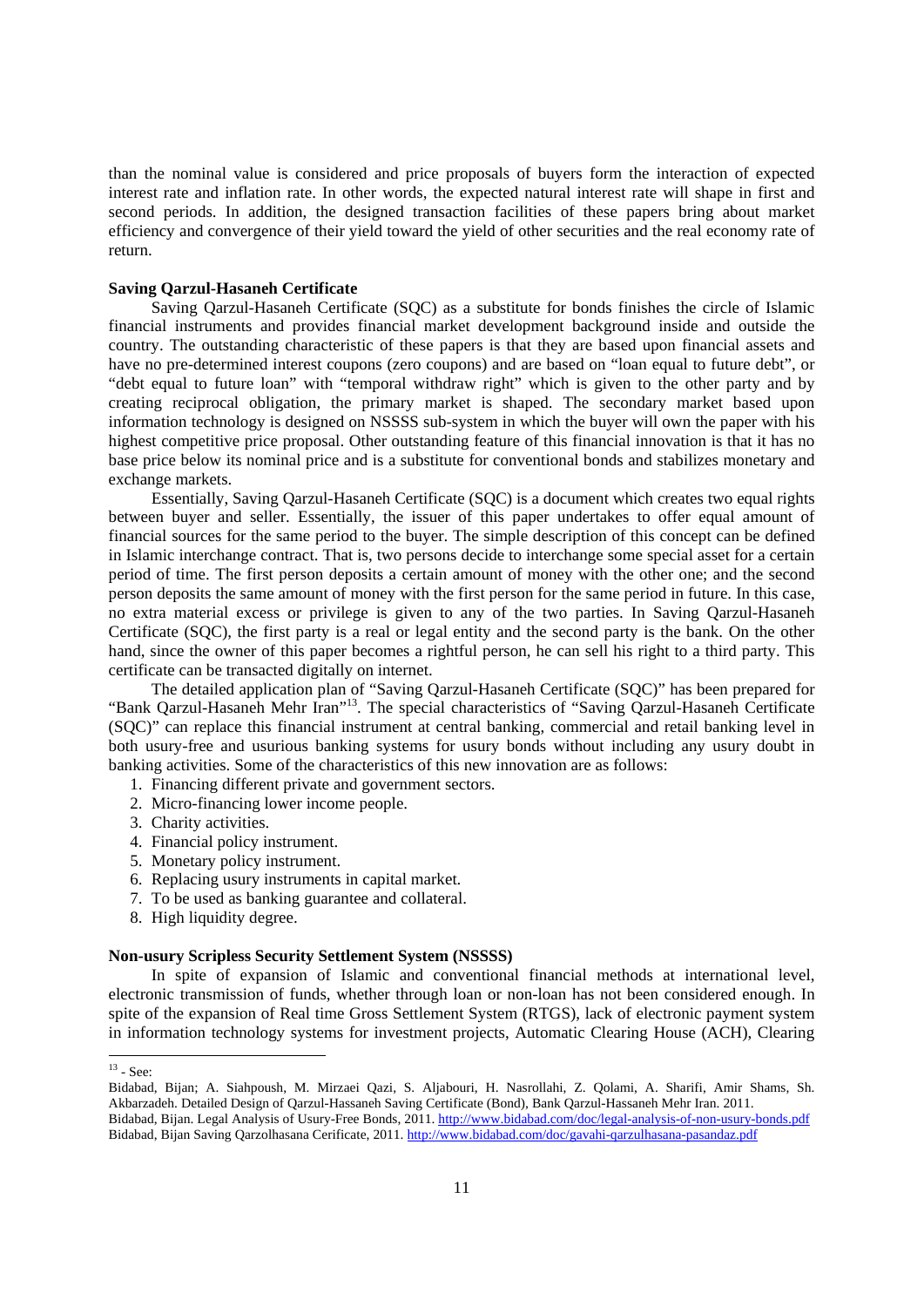House of Valuable Electronic Papers and International Bank Account Number (IBAN) and on the other side, the expansion of international inter-bank integrated networks such as Single Euro Payment Area (SEPA), The Society For Worldwide Interbank Financial Telecommunication (SWIFT), Inter Bank Information Network and carried out activities for absorbing international cooperation in financing by exchange sources of different countries have not been successful yet. In this regard, the role of application of electronic payment systems for absorbing foreign investments from retail sources and designing negotiable financial instruments for internet secondary markets should be considered. This plan introduces various investment financing methods in a new model based upon information technology to complete the circle of investment financing with no doubt of usury.

The compliance with Shariah on one hand, and easy access to international retail exchange funds are two main factors in usury-free innovations of this text. In this direction, designing a new system called "Non-Usury Scripless Security Settlement System (NSSSS)" with usury-free instruments and without any Shariah tricks, and by new innovation of usury-free financial instruments based upon information technology including Partnership Certificate and Subscripted Certificate in PLS banking, Future Certificate in Joalah Financial Sharing (JFS) and central bank, bank, treasury and commercial interestfree bonds and Saving Qarzul-Hasaneh Certificate (SQC) to finance liquidity needs of banks and government and private entities and people the both goals in designing Islamic financial instruments and markets are fulfilled. 14

This system is designed for PLS banking instruments and other usury-free financial innovations transactions as cited above. The difference between NSSSS and SSSS systems is in their negotiable papers' transaction instruments. Transactions and settlement process in NSSSS are based upon usury-free transactions and those usury-free transactions which are not dubious in usury content, while SSSS system is designed for conventional transactions. A sample of this system has been designed for PLS banking products of Bank Melli Iran<sup>15</sup>. General characteristics and capabilities of this system are:

- Electronic payment through electronic interbank network cards.
- Possibility of using various denominations (foreign exchanges).
- Application of different languages.
- Possible relation to SWIFT and other electronic payment systems such as PAYPAL.
- Possibility of using Automatic Clearing House (ACH) for small amounts of money, and ARTGS for higher amounts by using IBAN and other integrated customer identification techniques<sup>16</sup>.
- Creating electronic counters to offer usury-free negotiable papers.
- Possibility of observing buyers and sellers queue and their price proposals.
- Organizing tenders and final selling of Islamic papers according to competitive prices.
- Automatic payment after tender coming out and accepting proposed highest price in the tender.
- Consolidation and integration with other financial systems and sub-systems in Core Banking.
- Conducting accounting and registration activities, customers' desktop services, following-up of records and processes, auditing and supervision.
- Generating managerial reports according to the needs of various levels of managers, experts, staff and customers.
- Comparing various papers (business intelligence) regarding expected profit, maturity, competence of entrepreneur and other qualitative characteristics of the valuable products and papers affecting yield and risk.
- Risk management system including liquidity, credit, market and operation risks.

1

 $14$  - Bidabad, Bijan; M. Allahyarifard, IT-Based Usury-Free Financial Innovations. Proceeding of ECDC 2010,  $5<sup>th</sup>$  International Conference on e-Commerce in Developing Countries: with focus on e-Banking & e-Insurance. ECDC 2010, 15-16 September 2010. http://www.bidabad.com/doc/non-usury-finance-it-en.pdf<br>
http://www.bidabad.com/doc/non-usury-finance-it-fa.pdf<br>
<sup>15</sup> - http://pls.bmi.ir<br>
<sup>16</sup> - Integrated identification system is being compiled under the PLS expert

Systems of Bank Melli Iran.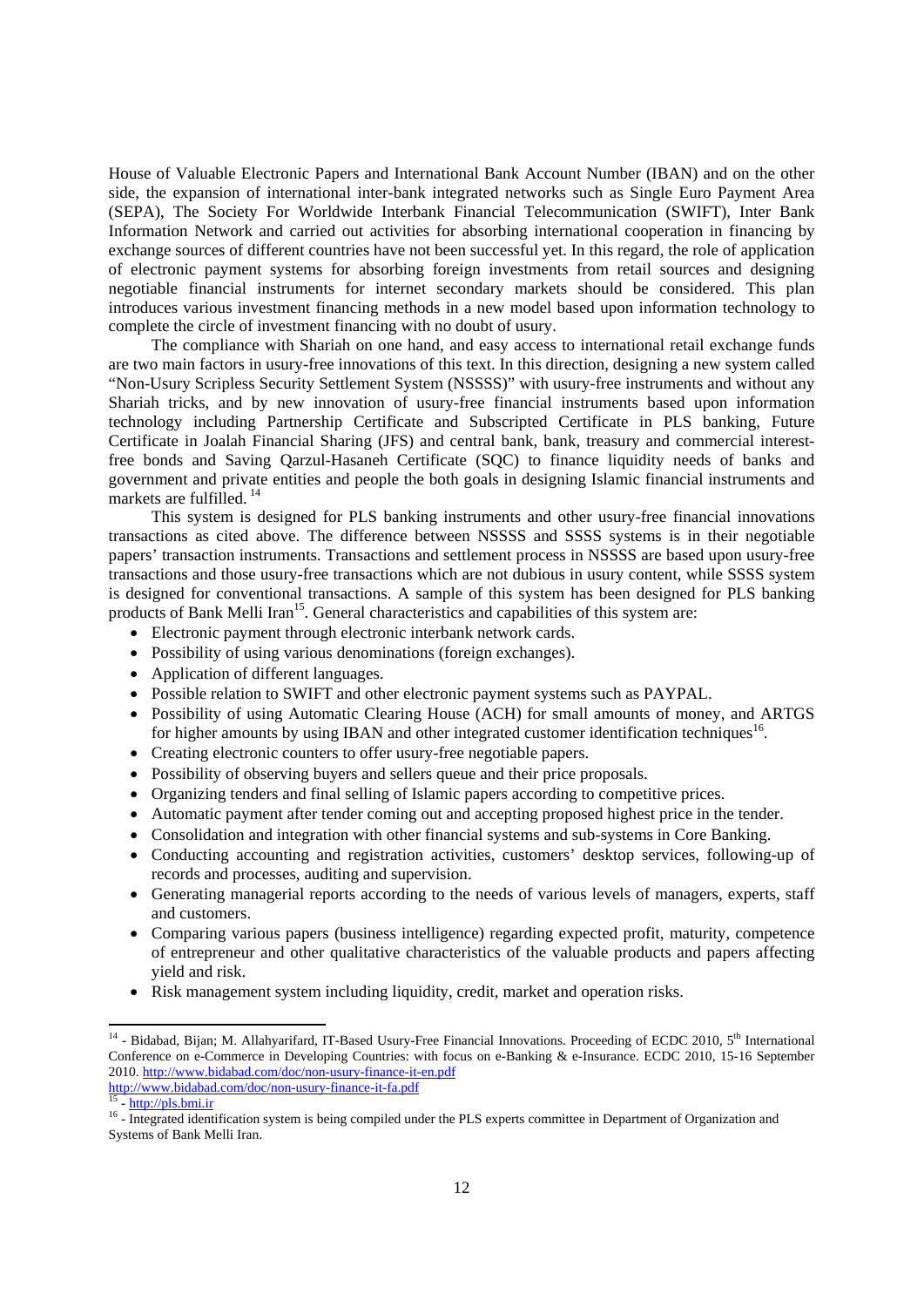- Designing blocks, units and baskets of defined financial certificates.
- Providing analytical and financial engineering tools.
- Coding valuable papers according to international standards.

## **Squandering and ethic economics as a complimentary method in preventing crises**

Ethic economics as a subject which is always considered in the Islamic economic philosophy has been rarely considered in new economic theories. We put forward the ethic economics as a new name for old valued subjects in economics which by considering ethical principles analyzes the economic phenomena and behaviors. In this view, the aim of economic studies is not just studying material problems without value and ethic observations. But human being ethical values should be considered accompanying with economic analysis in such a way that private and social material benefits should be considered together with spiritual and ethical characters of human being. This view towards economic problems will put forward two material and spiritual dimensions of human being behaviors in relation to private and social economic areas. This approach assesses private and social behaviors which is different from materialistic view to economics and while accepting scientific economic rules, tries to find material and spiritual welfare in a wider view than pure material.

Another alternative of economic crisis pathology is also returned to human being behavior. We people, who indulge in world loving attributes, and practically, provide conditions for exacerbating the crises. That is to say, we indulge in consumption and are greedy in compiling assets, extravagance and waste which always widen business cycles. This behavior will exacerbate the crisis with sever depression and sever prosperity. If human being behavior improves her behavior so that ethical and mystical teachings which are prevailing in Islam and other Devin religions to be followed, it practically decreases the severity of crisis. When we are facing extravagance and waste in the society, practically overconsumption behavior will increase crisis oscillations and sooner reach depression and prosperity with higher and harder effects. Therefore, we should try to apply ethical and mystical teachings to human being behavior. That is, people without governmental pushing mechanism, prevent extravagant spending and economic greed.

Squandering means wasting resources and is against the maximization principle of resources' utilization. According to Neoclassic theory of consumer behavior, the consumption is based upon a series of assumptions that some of these assumptions such as unsaturation of consumption can be violated in Ethic Economics. According to Neoclassic Economics, people tends to maximize their utility of consumption subject to their priorities for work and leisure times. But practically, consumption utility overcomes leisure time utility. Squandering sources is a kind of wasting resources, but the term of squandering has a wider meaning which includes over-doing in every case, while waste does not have this variety of meaning. Squandering causes waste or throwing away some commodity resources, because of "consumption greed", "looking at Jones", "show-off consumption", "persuading consumption", "habitual consumption" or more generally pro-consumption. It was shown<sup>17</sup> that consumer loses some of her utility by squandering. Therefore she has to work more and rest less to compensate the wasted income sources, without obtaining extra utility. In simple words, squandering wastes peoples' leisure time and the utility of leisure time.

-

 $17$  - Bidabad, Bijan; Prodigality in ethic economics. Proceeding of Correcting Consumption Pattern Conference. Institute for Trade Studies and Research, Ministry of commerce, 26 July 2010, pp. 49-76. Tehran, Iran. http://www.bidabad.com/doc/esrafeghtesade-akhlagh.pdf

Bidabad, Bijan; Squandering in Ethic Economics (Consumer and Producer Behaviors Analysis). 2010. http://www.bidabad.com/doc/esraf-eghtesade-akhlagh-en.pdf

Bidabad, Bijan; Overconsumption in Ethic Economics and Sustainable Development. 2010.

http://www.bidabad.com/doc/toseeh-payedar-eghtesade-akhlagh-en.pdf

Bidabad, Bijan; Sustainable development and over-consumption in ethic economics. Proceeding of Correcting Consumption Pattern Conference. Institute for Trade Studies and Research, Ministry of Commerce, pp. 377-400. 26 July 2010, Tehran, Iran. http://www.bidabad.com/toseeh-payedar-eghtesade-akhlagh.pdf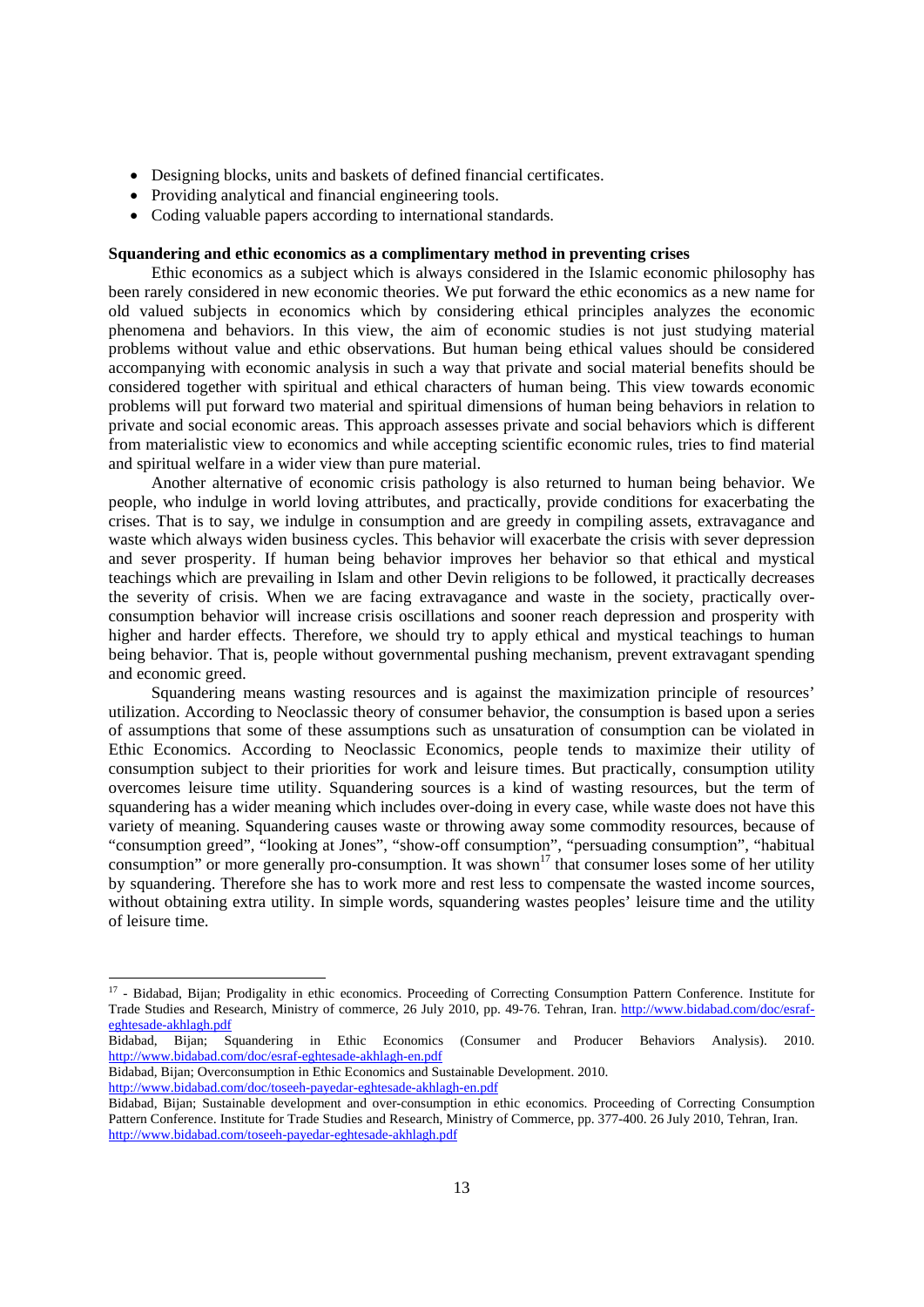Evidences of squandering in producer's behavior and production processes are observable. Production line can produce damaged or corrupt raw materials or produced goods or produce goods at a higher price and use factors of production more than need for various reasons. In other word, a main portion of squandering in production leads to inefficient use of factors of production. Evidences of squandering can be observed in production, total efficiency, un-optimal combination of factors of production, production damages and wastes and corruption of products.

Squandering prevention frees a large share of economic resources and labor force and capital which can easily be used by firms during crisis to breakdown the curve of business cycle which is moving towards depression and crisis and lead it towards recovery and prosperity again. On the other hand, since we will not face extravagance during prosperity, the economy will not reach the saturation threshold and therefore, before the economy reaches saturation conditions, moves towards depression and experiences light prosperity and light crisis and therefore, the wave domain of business cycle become very narrow which means relative stability of the economy.

Many socio-economic subjects which have been the header of strategic policies of human beings, have been prevailing for thousands of years and Divine wised have described these teachings among their Shariah rules. We can mention one of these subjects as "sustainable development" which is one of the prevailing subjects since the end of the last century. Although this subject as a modern theory has been put forward in 20<sup>th</sup> century, but its classic concepts in ethic economics has been less considered. One other subject is extravagance by the meaning of over-consumption. Generally this concept coincides with pro-consumption and consumption economics at national level, but its application at international level brings special concepts to mind.

Perhaps at the end it is convenient to mention that prophets and Divine masters have been the wisest persons on the earth and it is wisdom which is the path-finder of goodness and salvation of human being. If human being catches this subject that their teachings are the path-finder of life and make use of their teachings and does not give priority to her own wisdom in one way or other, she will have surely a better material and spiritual life.

#### **References**

- Ashraf Zadeh, Seyed Hamid Reza, Weekly Reports of Oil Price Forecast, International Institute of Energy Studies, 2011, Tehran, Iran.
- http://pls.bmi.ir
- Mahlkecht, Michael (2009). Islamic Capital Markets and Risk Management. London: Risk Books.
- Zarqa, Muhammed Anas (1983): Stability in an Interest-free Islamic Economy: A Note", Pakistan Journal of Applied Economics, Karachi, (Winter 1983), Vol. 2, pp. 181-88.
- Khan, Shahrukh Rafi (1984) "An Economic Analysis of a PLS Model for the Financial Sector", Pakistan Journal of Applied Economics, Karachi, (Winter 1984) Vol. 3, pp.89-105.
- Rosly, Saiful Azhar (2006). Critical Issues on Islamic Banking and Financial Markets: Islamic Economics, Banking and Finance, Investments, Takaful and Financial Planning. Author House.
- Bidabad, Bijan, Stabilizing Business Cycles by PLS Banking and Ethic Economics http://www.bidabad.com/doc/pls-business-cycles-en.pdf http://www.bidabad.com/doc/pls-business-cycles.pdf
- Bidabad, Bijan, Economic-juristic analysis of usury in consumption and investment loans and contemporary jurisprudence shortages in exploring legislator commandments. Proceeding of the 2<sup>nd</sup>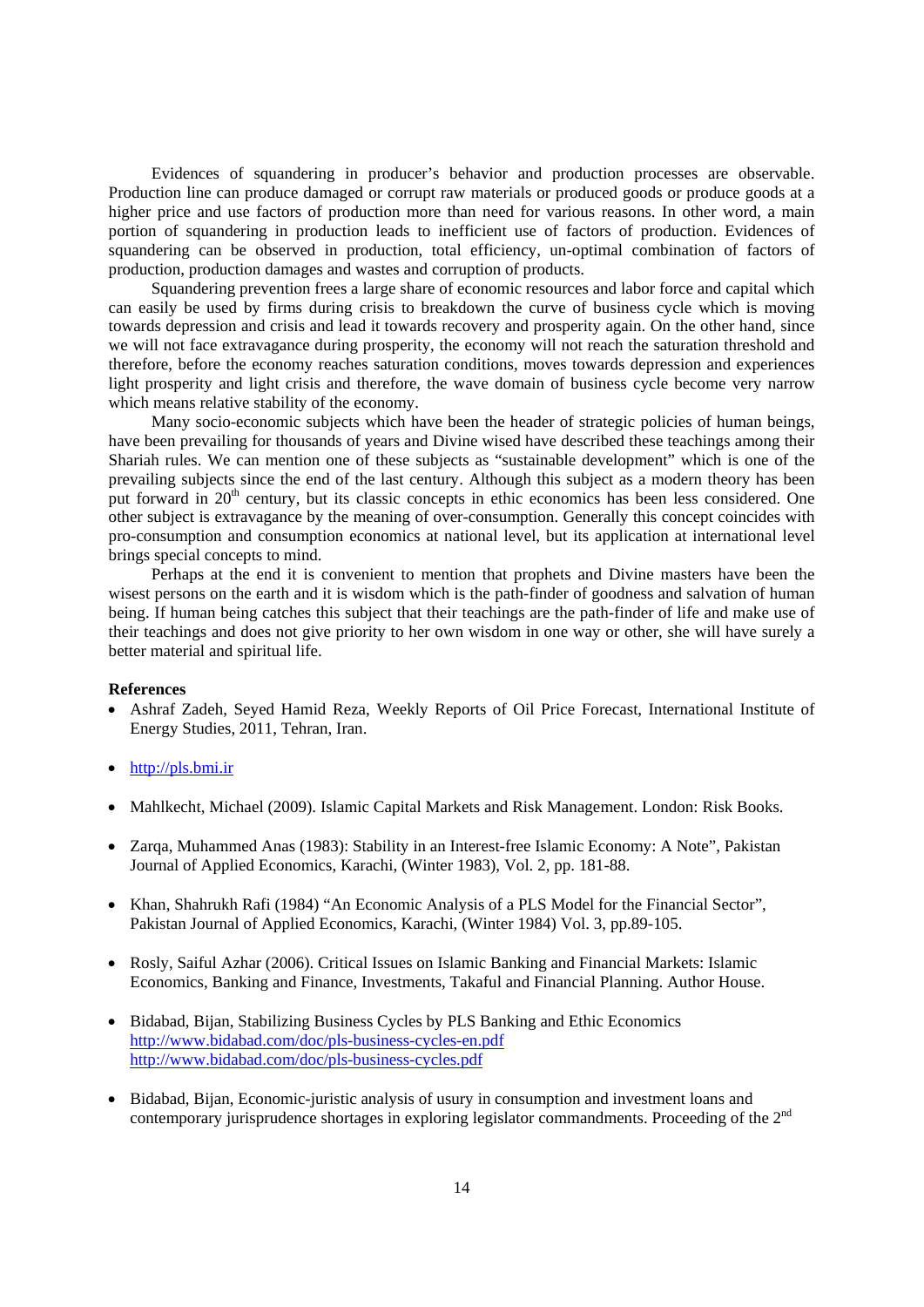International Islamic Banking Conference. Monash University of Malaysia. 9-10 September 2004. Reprinted in: National Interest, Journal of the Center for Strategic Research, Vol. 2, No. 1, winter 2006, pp. 72-90. Tehran, Iran. http://www.bidabad.com/doc/reba-en.pdf http://www.bidabad.com/doc/reba-fa.pdf

- Bidabad, Bijan, Sufi foundation of Islamic economics, money, bank, insurance and finance from a theosophy point of view. http://www.bidabad.com/doc/mabani-erfani-eqtesade-islami.pdf
- Bidabad Bijan, Non-Usury Bank Corporation (NuBankCo) The Solution to Islamic Banking. Proceeding of the 3<sup>rd</sup> Islamic economics conference, 2003, Tarbiyat Modarres University, Tehran. http://www.bidabad.com/doc/NUBankCo-en.pdf http://www.bidabad.com/doc/sherkat-sahami-bank.pdf
- Bidabad, Bijan; Jina Aghabeigi, Mahasti Naeemi, Azarang Amirostovar, Saeed Salehian, Saeed Nafisi Saraee, Alireza Mehdizadeh Chelehbari, Hojattollah Ghasemi Sayghalsaraee, Bijan Hossainpour, Saeed Sheikhani, Mahmoud Allahyarifard, Mohammad Safaeepour, Nadia Khalili Velaee. Detailed design of Profit and Loss Sharing (PLS) banking. Office of Research and Planning, Bank Melli Iran. 2008, Tehran.
- Bidabad, Bijan. A glance at Profit and Loss Sharing (PLS) and the subsystems of Mudarebeh Financial Sharing (MFS) and Joaleh Financial Sharing (JFS), 2011, Tehran, Iran. http://www.bidabad.com/doc/negahi-bar-pls-mfs-jfs.pdf
- Bidabad, Bijan; M. Allahyarifard. Information and communication technologies in establishment of Profit and Loss Sharing (PLS) Mechanism. Quarterly Journal of New Economy and Commerce, vol. 1, No. 3, winter 2006, pp. 1-37. http://prd.moc.gov.ir/jnec/farsi/3rd/Article2.pdf http://www.bidabad.com/doc/Pls\_it-fa.pdf
- Bidabad, Bijan; M. Allahyarifard. Operational Mechanism of Profit and Loss Sharing (PLS) Banking, Financial innovations of Mosharekeh (Partnership) Certificate and Pazireh (Subscripted) Certificate with international financial efficiency. Presented at the second conference of Banking services and export, Bank of export development, 18 October 2008, Tehran, Iran. http://www.bidabad.com/doc/PLS-Banking.pdf http://bidabad.com/doc/PLS-Banking-Export-Deveopment-Bank-2.ppt http://www.bidabad.com/doc/PLS-banking-Executive-Mechanism.pdf
- Bidabad, Bijan; Mohammad Safaeipour. The Electronic Market for Transaction of Mosharekeh (Partnership)/Pazireh (Subscripted) Certificates. Fifth Conference of E-Commerce, 23-24, November 2008, Ministry of Commerce, Tehran, Iran. http://www.bidabad.com/doc/charchoobe-bazare-electronic-pls.pdf http://www.ecommerce.gov.ir/EArchive/EArchiveF/Item.asp?ParentID=43&ItemID=182
- Bidabad, Bijan; J. Aqabeigi, A. Amirostovar, A. Hezaveh, A. Shafiei, S. Nafisi Zobdehsaraei, A. Mehdizadeh, A. Hayatdavoodi, B. Hussainpour, S.A. Hussaini, A. Shali, M. Kashefi, M. Allahyarifard, M. Safaeipour, A. Kosari, B. Einollahzadeh, M. Naeimi, N. Khalilivelaei, Shakeri, M. Naseri. Detailed design of Joaleh Finance Sharing (JFS), a sub-system of Profit and Loss Sharing (PLS) banking. Bank Melli Iran, Tehran, 2010.